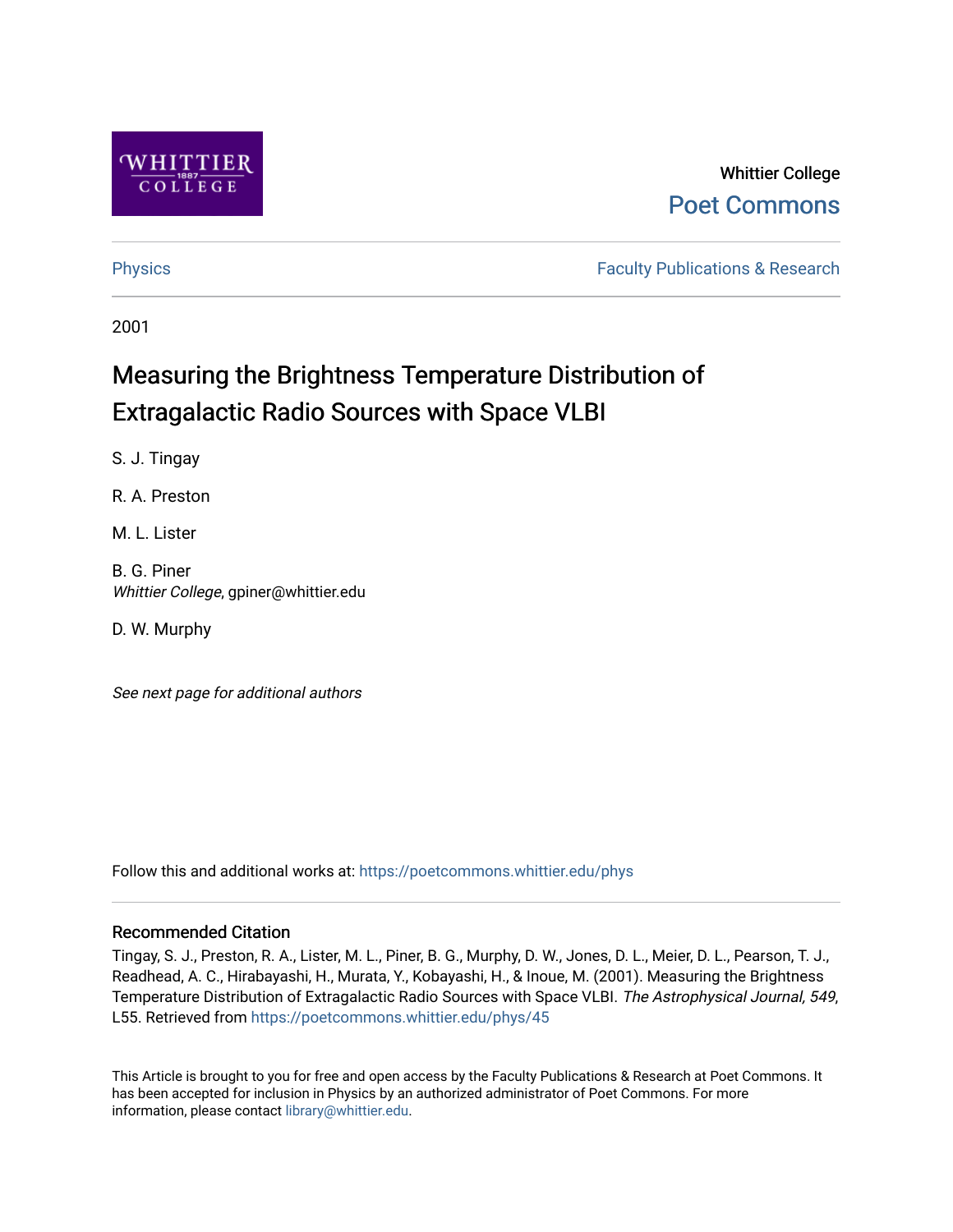## Authors

S. J. Tingay, R. A. Preston, M. L. Lister, B. G. Piner, D. W. Murphy, D. L. Jones, D. L. Meier, T. J. Pearson, A.

C. S. Readhead, H. Hirabayashi, Y. Murata, H. Kobayashi, and M. Inoue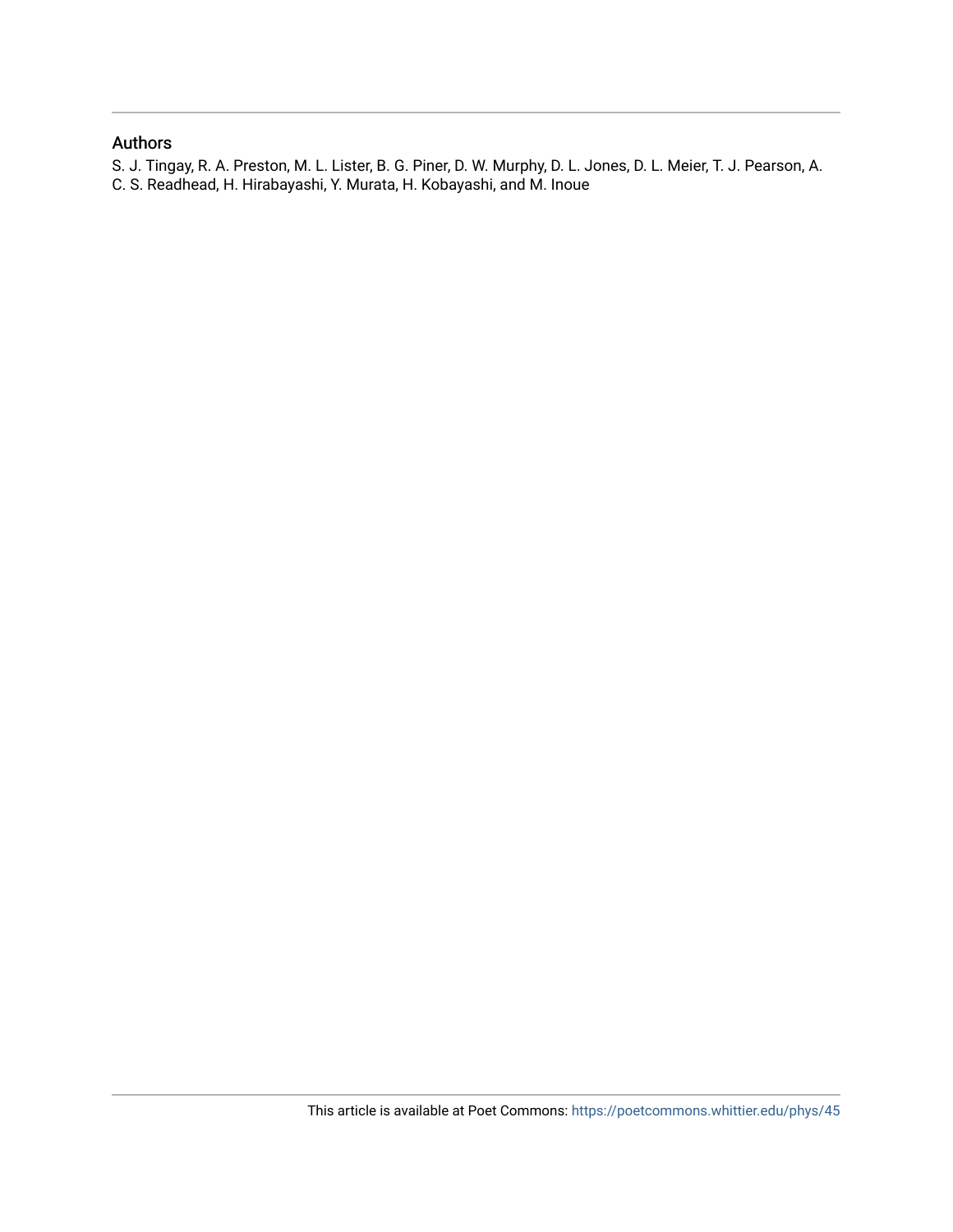#### MEASURING THE BRIGHTNESS TEMPERATURE DISTRIBUTION OF EXTRAGALACTIC RADIO SOURCES WITH SPACE VLBI

S. J. Tingay,<sup>1,2</sup> R. A. Preston,<sup>2</sup> M. L. Lister,<sup>2,3</sup> B. G. Piner,<sup>2,4</sup> D. W. Murphy,<sup>2</sup> D. L. Jones,<sup>2</sup> D. L. Meier,<sup>2</sup> T. J. Pearson,<sup>5</sup> A. C. S. Readhead,<sup>5</sup> H. Hirabayashi,<sup>6</sup> Y. Murata,<sup>6</sup> H. Kobayashi,<sup>7</sup> and M. Inoue<sup>8</sup> *Received 2000 November 24; accepted 2001 January 16; published 2001 February 26*

#### ABSTRACT

We have used VLBI Space Observatory Programme (VSOP) observations to measure the brightness temperature distribution of a well-defined subset of the Pearson-Readhead sample of extragalactic radio sources. VLBI, which is restricted to Earth-diameter baselines, is not generally sensitive to emitting regions with brightness temperatures greater than approximately  $10^{12}$  K, coincidentally close to theoretical estimates of brightness temperature limits,  $10^{11}-10^{12}$  K. We find that a significant proportion of our sample have brightness temperatures greater than  $10^{12}$  K; many have unresolved components on the longest baselines, and some remain completely unresolved. These observations begin to bridge the gap between the extended jets seen with ground-based VLBI and the microarcsecond structures inferred from intraday variability, evidenced here by the discovery of a relationship between intraday variability and VSOP-measured brightness temperature, likely due to the effects of relativistic beaming. Also, lower limits on jet Lorentz factors, estimated from space VLBI observations, are starting to challenge numerical simulations that predict low Lorentz factor jets.

*Subject headings:* galaxies: active — galaxies: jets — quasars: general — radiation mechanisms: nonthermal radio continuum: galaxies — techniques: interferometric

#### 1. INTRODUCTION

Ground-based very long baseline interferometry (VLBI) surveys based on well-defined samples of extragalactic radio sources have been of critical importance in determining the general morphological and dynamical properties of the radiobright jets originating in the nuclear regions of active galaxies (Pearson & Readhead 1988; Taylor et al. 1994; Moellenbrock et al. 1996; Kellermann et al. 1998) and have been essential in providing constraints and insights for theoretical models of nuclear jets and their environments. Studies of individual sources alone may provide a biased view of nuclear activity.

The logical extension to this work is space-based VLBI surveys, which allow higher resolution images to be achieved at a given observing frequency. In addition, the ability to measure brightness temperatures higher than possible from the ground, for a statistically useful number of sources, is one of the major justifications for extending the VLBI technique to space. Brightness temperatures measured with space VLBI can provide interesting constraints on jet formation models and the theory of relativistic beaming, based on comparisons of observed brightness temperatures with theoretical estimates of the intrinsic brightness temperature upper limit. If the jets in these sources are relativistic and somewhat aligned with our line of sight, the radiation from the jet can be apparently amplified,

<sup>1</sup> Present address: Australia Telescope National Facility, P.O. Box 76, Epping, NSW 2121, Australia.

<sup>2</sup> Jet Propulsion Laboratory, California Institute of Technology, MS 238-332, 4800 Oak Grove Drive, Pasadena, CA 91109-8099.

<sup>3</sup> Present address: National Radio Astronomy Observatory, 540 Edgemont Road, Charlottesville, VA 22903.

<sup>4</sup> Present address: Whittier College, Department of Physics, 13406 Philadelphia Street, Whittier, CA 90608.

 $5$  California Institute of Technology, 105-24, Pasadena, CA 91125.

<sup>6</sup> Institute of Space and Astronautical Science, Yoshinodai 3-1-1, Sagamihara, Kanagawa 229-8510, Japan.

<sup>7</sup> National Astronomical Observatory, Ohsawa 2-21-1, Mitaka, Tokyo 181- 8588, Japan.

<sup>8</sup> Nobeyama Radio Observatory, Minamisaku, Nagano 384-1305, Japan.

or Doppler boosted, causing the measured brightness temperature to be apparently in excess of the theoretical upper limit, yielding a lower limit on the jet Doppler factor.

We identify three theoretical estimates of the intrinsic brightness temperature upper limit, with which we will compare our observational data in subsequent sections: the inverse Compton limit of Kellermann & Pauliny-Toth (1969),  $10^{12}$  K; the equipartition brightness temperature of Readhead (1994),  $10^{11}$  K; and the induced Compton scattering limit of Sincell & Krolik  $(1994)$ , 2 ×  $10^{11}$  K.

The first attempt to observe radio-loud active galactic nuclei (AGNs) using space VLBI techniques was made by Levy et al. (1986) using a Tracking and Data Relay Satellite System (TDRSS) satellite in conjunction with ground-based antennas. Linfield et al. (1989, 1990) describe measurements of brightness temperatures from these observations. The TDRSS observations demonstrated that space VLBI techniques were feasible, but the limited number of ground-based antennas meant that imaging was not possible.

We have conducted a space VLBI imaging survey using the facilities of the VLBI Space Observatory Programme (VSOP; Hirabayashi et al. 1998, 2000b), drawing our sample from the well-studied Pearson-Readhead survey of extragalactic radio sources (Pearson & Readhead 1981, 1988). Our survey has taken advantage of long space VLBI baselines and large arrays of ground antennas, such as the Very Long Baseline Array (VLBA) and European VLBI Network (EVN), to achieve highresolution images of 27 AGNs and to measure the core brightness temperatures of these sources more accurately than is possible from the ground. This work complements the VSOP full-sky survey, which will observe most AGNs brighter than 1 Jy using a very limited set of ground-based antennas (Hirabayashi et al. 2000a).

The Pearson-Readhead sample contains 65 northern radio sources with 5 GHz flux densities greater than 1.3 Jy. Pearson & Readhead (1988) undertook global 5 GHz VLBI observations of this complete sample, detecting 46 sources in total.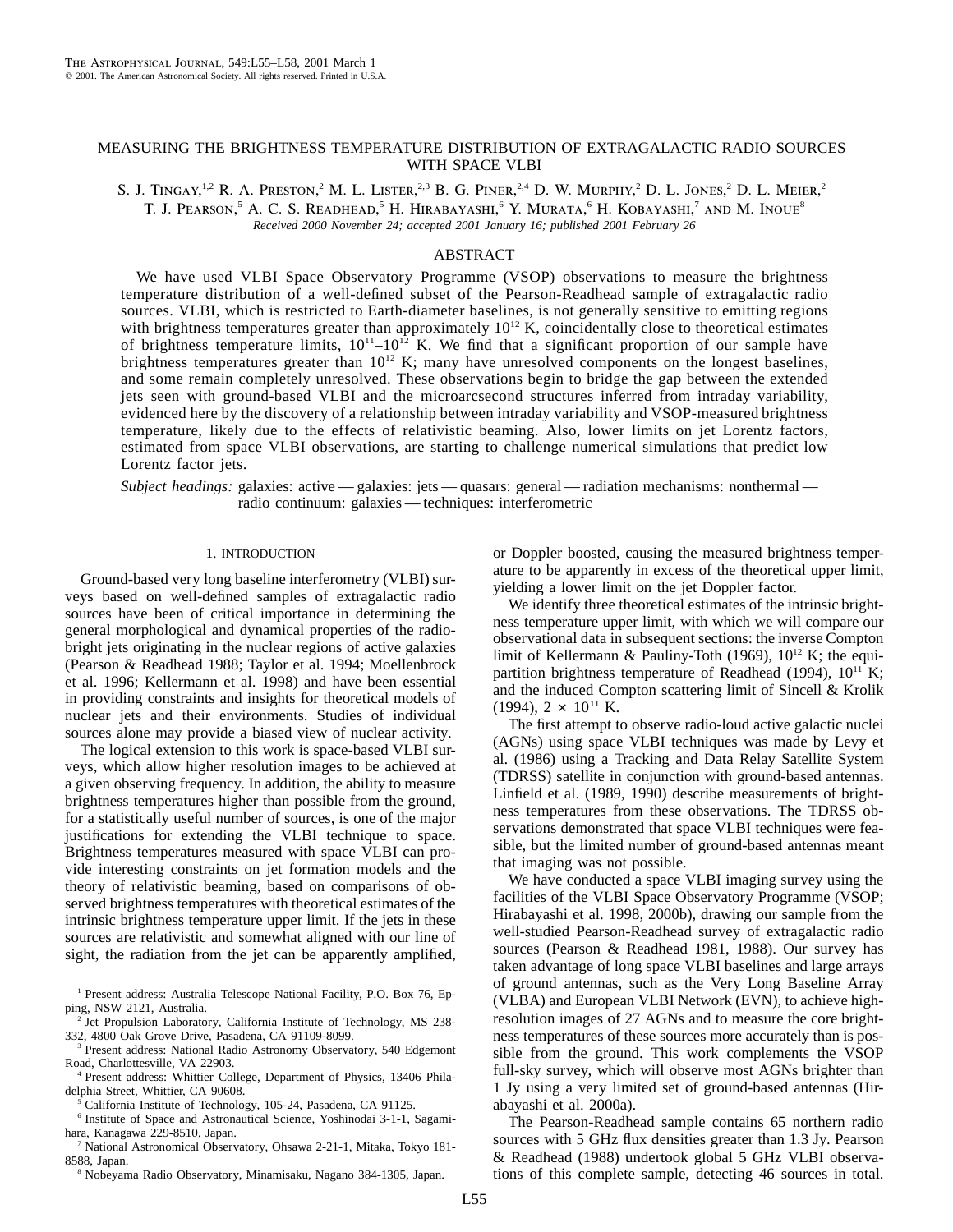

FIG. 1.—*Top panels:* Plots of comoving frame, optically thick brightness temperatures for the cores of Pearson-Readhead AGNs, grouped by IDV class. Sources indicated with dashed lines have not yet been observed with VSOP. *Bottom panel:* Histograms of best-fit core brightness temperature for the entire sample (*unshaded*) and only those sources with measured lower and upper limits on brightness temperature (*shaded*).

We have selected 31 of these on the basis of long Earth baseline 5 GHz flux density, less than 0.4 Jy, as likely space VLBI detections above the 7  $\sigma$  level between a VLBA antenna and the orbiting antenna.

#### 2. OBSERVATIONS AND DATA ANALYSIS

Observations using the *Highly Advanced Laboratory for Communications and Astronomy* (*HALCA*) orbiting antenna were conducted over the period 1997 August to 1999 April at a frequency of 5 GHz, in conjunction with either the VLBA, EVN, or, in some cases, telescopes from both arrays. Typically *HALCA* was tracked between 4 and 5 hr per observation, producing *u*-*v* coverages with a maximum baseline of nearly  $500$  M $\lambda$ , or  $30,000$  km. Full details of these data, the fringe fitting, calibration, and imaging will be given in Lister et al. (2001a).

The final clean images and the corresponding self-calibrated data sets were the basis for model-fitting analyses. The set of point-source clean components describing each core were removed from the clean component model and replaced with a single elliptical Gaussian, described by six free parameters, which were fitted to the *u*-*v* plane data using the MODELFIT

task in DIFMAP (Shepherd, Pearson, & Taylor 1994). The visibility weights, derived from the scatter in the visibilities, used in this least-squares fit were adjusted for the space baselines so that the sum of the weights on the space baselines equaled the sum of the weights on the ground baselines. In this manner, the ground antennas and the space antenna contributed equally to the reduced  $\chi^2$  statistic. The adjustment of weights on the space baselines is essential. Without adjustment the high signal-to-noise ratio ground visibilities would dominate the model fit. By increasing the weights on the space baselines, we ensure that we include long-baseline information in our Gaussian core models. Runs of MODELFIT were interspersed with phase self-calibration, to ensure that the reduced  $\chi^2$  was minimized to find the best-fit models.

Errors on the parameters of the best-fit models were determined using the DIFWRAP package (Lovell 2000). We searched a four-dimensional parameter space in component major axis, axial ratio, position angle, and flux density for each source to determine which parameter ranges fit the *u*-*v* data. The sizes and flux densities of the model-fitted core components and the errors on these quantities were used to calculate limits on the observed brightness temperatures, assuming a Gaussian surface brightness profile for the core. We convert the Gaussian brightness temperatures to optically thick sphere brightness temperatures by multiplying the Gaussian brightness temperatures by a factor of 0.56.<sup>9</sup> The observed frame, optically thick sphere brightness temperatures derived from our data are tabulated elsewhere (Lister et al. 2001a).

To estimate lower limits on the Doppler factor, we calculate  $\delta_{\min}$  ~  $T_{\text{obs}}$ (1 + *z*)/ $T_{\text{int}}$ , where  $\delta_{\min}$  is the minimum Doppler factor,  $T_{obs}$  is the observed brightness temperature,  $T_{int}$  is the intrinsic brightness temperature, and *z* is the source redshift. We discuss these lower limits in § 3.1. To estimate limits on the brightness temperatures at a fixed frequency in the comoving frame, so that we can meaningfully compare all the sources, we calculate  $T_{\text{co}} = T_{\text{obs}}(1 + z)^{3-\alpha}$ , where  $\alpha$  is the observed spectral index ( $S_{obs} \propto \nu_{obs}^{\alpha}$ ) and  $T_{\rm co}$  is the comoving frame brightness temperature (Readhead 1994). In the discussion of the comoving frame brightness temperatures in § 3.2, we adopt the optically thick case,  $\alpha = 2.5$ , to correspond to the physics embodied in the derivation of the theoretical brightness temperature limits. Support for considering the optically thick case as a reasonable approximation for the observed sources comes from those VSOP observations for which we have groundbased images at a similar epoch and resolution but higher frequency, from which we estimate core spectral indices. For this small number of sources the core spectral indices are substantially inverted.

Figure 1 shows the resulting distribution of best-fit brightness temperatures in the comoving frame, for optically thick sphere profiles and at a fixed frequency in the comoving frame. For many sources the data provided only lower limits to the brightness temperature. The data for these sources are generally consistent with a zero axial ratio (i.e., one-dimensional) component with position angle equal to the position angle of the parsecscale jet. This is possibly due to the presence of two or more closely spaced jet components in the core region that cannot be resolved individually. Data for 10% of the sources in our

<sup>9</sup> The Gaussian and optically thick sphere profiles are required to have the 50% points of their visibility functions occur at the same projected baseline, giving the ratio between Gaussian FWHM and optically thick sphere diameter to be 1.6 (Pearson 1995), resulting in the factor of 0.56 between the corresponding brightness temperatures.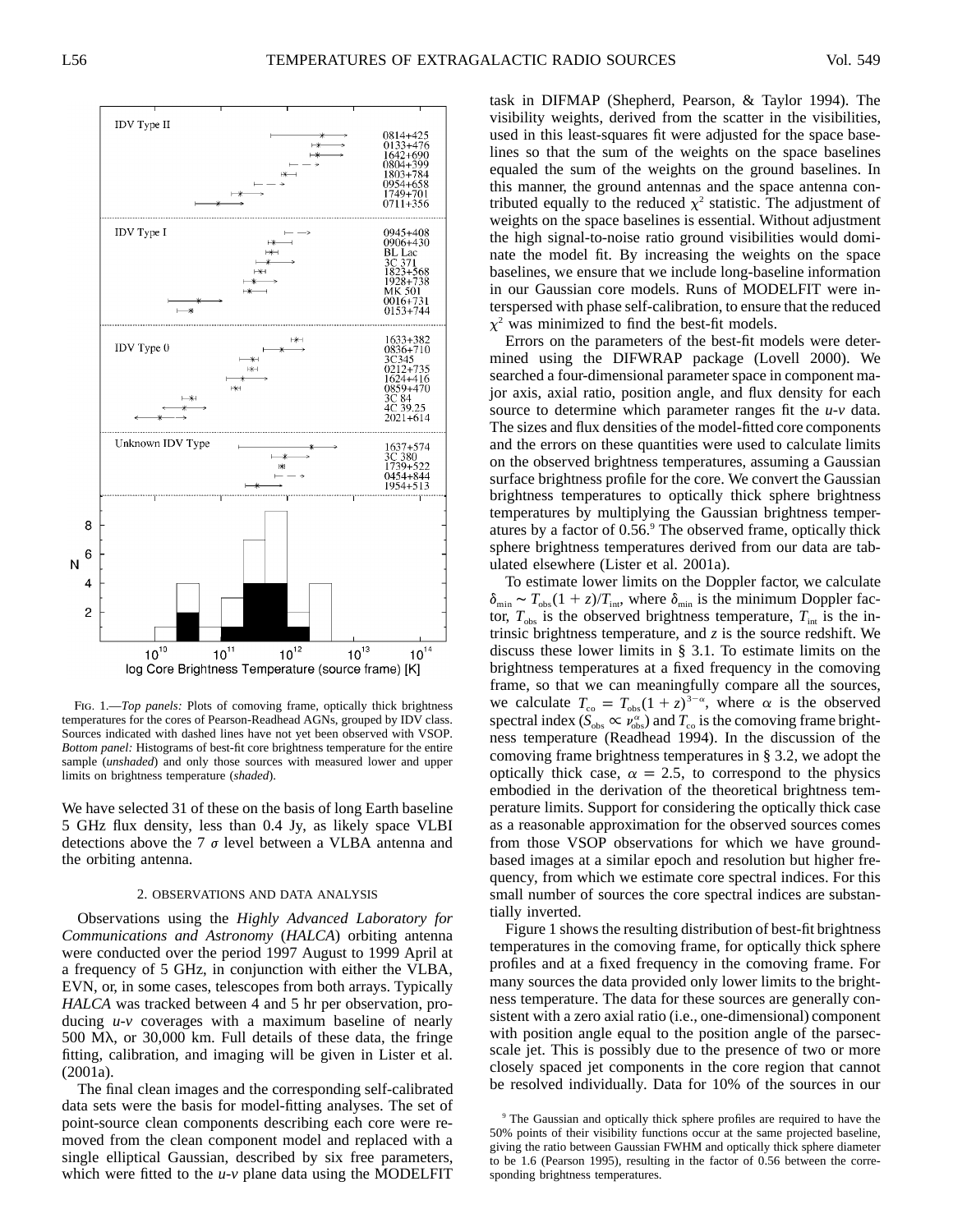sample  $(0814+425, 1624+416,$  and  $1637+574$ ) are consistent with truly unresolved, point-source cores. Although best-fit brightness temperatures were obtained with these zero axial ratio and point-source fits, the data are consistent within the errors with an infinite brightness temperature, giving only a lower limit to the brightness temperature. The set of flux versus *u*-*v* distance plots of our data given in Preston et al. (2000) illustrate this result in a different way, showing that the jets of many sources are resolved out on baselines just longer than an Earth diameter, leaving only a marginally resolved or unresolved core component on the longest space baselines. For two sources,  $4C$  39.25 and  $2021+614$ , the cores were too weak to constrain the model fitting, and both have unbounded upper and lower brightness temperature limits.

### 3. DISCUSSION

### 3.1. *Upper Limits to Brightness Temperature and Lower Limits to the Doppler Factor*

The highest brightness temperature lower limit we have found is  $1.8 \times 10^{12}$  K, for 0133+476 (in the observer's frame), prompting us to explore the physical mechanisms that can produce brightness temperatures in excess of theoretical intrinsic limits. The most popular current model is Doppler beaming, as discussed in the introduction. In this case our estimates of flux density are exaggerated, leading us to infer brightness temperatures higher than in reality. It is possible for a typical jet Lorentz factor  $\Gamma = [1 - (v/c)^2]^{-1/2} = 5$  to boost the observed brightness temperatures up by a factor of  $2\Gamma = 10$ .

Kellermann & Pauliny-Toth (1969) derived an upper limit to the intrinsic brightness temperature of approximately  $10^{12}$  K, based on the inverse Compton losses at high photon energies that occur when a synchrotron plasma approaches  $10^{12}$  K. The brightness temperature lower limits of three of our sources lie above  $10^{12}$  K, implying the existence of Doppler boosting even in this extreme theoretical limit.

More recent theoretical work has shown that rather extreme conditions must be present in order for a synchrotron plasma to have an intrinsic brightness temperature near the inverse Compton limit. Readhead (1994) and Begelman, Rees, & Sikora (1994) point out that the ratio of energy density in relativistic electrons to the energy density of the magnetic field must be extremely large (typically  $\sim 10^7$ ) for the inverse Compton catastrophe to occur. For sources with milder energy density ratios (including those at equipartition, where  $u_{rel} \approx u_B$ ), Readhead (1994) has shown that their intrinsic brightness temperatures should lie close to  $10^{11}$  K, which is 1 order of magnitude less than the inverse Compton limit. Sincell & Krolik (1994) have also considered the effects of induced Compton scattering by relativistic electrons in an AGN jet and derive a hard limit to the brightness temperature of a self-absorbed synchrotron source to be approximately  $2 \times 10^{11}$  K. Although one cannot completely rule out the possibility that some AGNs may have extremely large  $u_{rel}$  to  $u_B$  ratios, it seems unlikely that this scenario is typical of the general AGN population, given the short lifetimes of sources radiating at the inverse Compton limit.

For  $0133+476$ , the inverse Compton scenario gives a lower limit to the Doppler factor of approximately 3 and an upper limit of ∼197 on the jet viewing angle. If we adopt a more likely intrinsic brightness temperature of  $10^{11}$  K, our estimate of the Doppler factor lower limit increases to ∼30. The jet would have to be aligned to within only  $2^{\circ}$  of the line of sight in this case, and the Lorentz factor lower limit would be  $\Gamma$  >

15. As numerical modeling of relativistic jets becomes more sophisticated, it appears to be difficult to produce jets from the vicinity of black holes with  $\Gamma \ge 3$  (Koide et al. 2000), which corresponds to the escape velocity from the inner edge of an accretion disk. These values are also much lower than the  $\Gamma$ 's of up to ∼40 needed to explain superluminal motions (e.g., Marscher et al. 2000). High Lorentz factor jets require the rapid acceleration of very light material outside the disk, such as a corona (Meier et al. 1997) or particles created near the horizon (Blandford & Znajek 1977). Even these processes are limited to  $\Gamma \sim 10$  or so near the black hole by the drag force of photons emitted from the accretion disk (Levinson & Blandford 1995), although continued acceleration to higher speeds well beyond the central black hole is still possible (see, e.g., Heinz & Begelman 2000). Therefore, direct measurements of brightness temperatures with space VLBI are beginning to challenge some theoretical models for relativistic jet formation in the inner regions of AGNs.

Alternatively, if nonequilibrium conditions exist, then it is theoretically possible to exceed  $10^{12}$  K for a synchrotron plasma (Slysh 1992). To exceed this value for long periods of time, energy would need to be continuously injected into the base of the jet. Other suggested mechanisms for producing high brightness temperatures in AGNs include coherent emission (Benford & Lesch 1998) and conical shocks (Spada, Salvati, & Pacini 1999).

#### 3.2. *Correlations with Other Source Properties*

We have gathered a vast amount of supporting data from the literature on our sample, in order to look for possible correlations between VSOP-measured quantities and other source properties. A full multidimensional correlation analysis of our sample will be presented in Lister, Tingay, & Preston (2001b). Here we discuss our results concerning the VSOP core brightness temperatures.

As many of our brightness temperature measurements involve lower limits, we used a nonparametric Kendall's  $\tau$  test from the ASURV version 1.2 survival analysis package (Lavalley, Isobe, & Feigelson 1992) to establish the statistical likelihood of possible correlations. Interestingly, we did not find any correlations between comoving frame brightness temperature and potential beaming indicators such as core dominance, jet bending, spectral index, emission-line equivalent width, and percentage optical polarization. This may be due to the large number of lower limits in our data set, which hinders the detection of statistically robust correlations.

We have also performed a series of Gehan's generalized Wilcoxon two-sample tests (Gehan 1965) on our data, to investigate whether objects of various AGN classes have different comoving frame brightness temperatures, at the 95% confidence level. We find no statistically significant differences in the distributions of (1) quasars versus BL Lac objects, (2) high optically polarized quasars  $(m_{\text{opt}} > 3\%)$  versus low optically polarized quasars, and (3) EGRET-detected versus non– EGRET-detected sources.

One source property that does appear related to comoving frame brightness temperature is intraday variability (IDV). This phenomenon, in which a source displays variability on timescales of 1 day or less, occurs in roughly 30% of all compact radio sources (Quirrenbach et al. 1992). The rapid nature of these fluctuations implies very small source sizes and, in turn, high brightness temperatures (Dennett-Thorpe & de Bruyn 2000; Kedziora-Chudczer et al. 1997). Quirrenbach et al. (1992) have